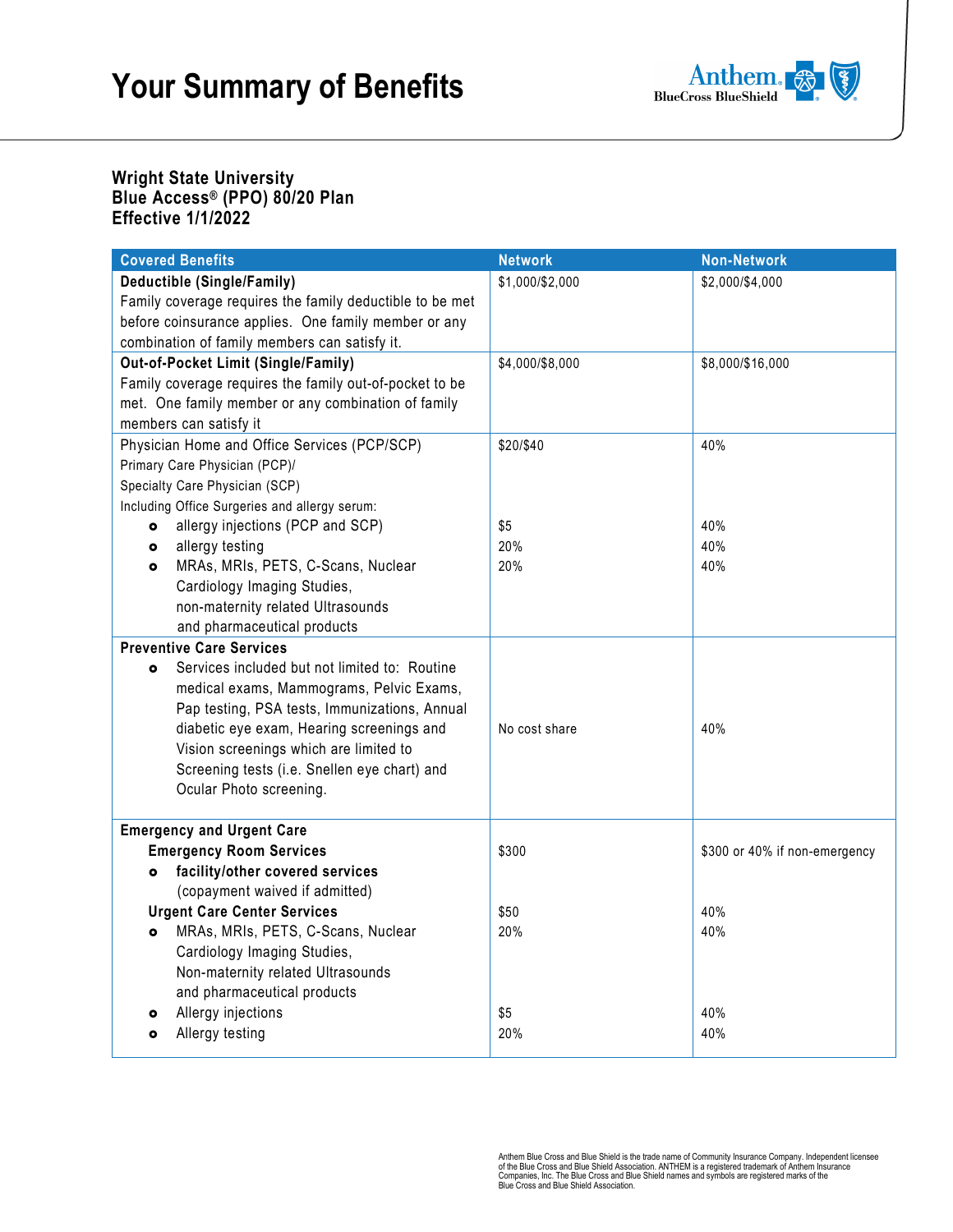# **Your Summary of Benefits**

|                                                       | <b>Covered Benefits</b>                                                | <b>Network</b>         | <b>Non-Network</b> |  |
|-------------------------------------------------------|------------------------------------------------------------------------|------------------------|--------------------|--|
| <b>Inpatient and Outpatient Professional Services</b> |                                                                        | 20%                    | 40%                |  |
|                                                       | Include but are not limited to:                                        |                        |                    |  |
| $\bullet$                                             | Medical Care visits (1 per day), Intensive                             |                        |                    |  |
|                                                       | Medical Care, Concurrent Care, Consultations,                          |                        |                    |  |
|                                                       | Surgery and administration of general                                  |                        |                    |  |
|                                                       | anesthesia and Newborn exams                                           |                        |                    |  |
|                                                       |                                                                        |                        |                    |  |
|                                                       | <b>Inpatient Facility Services (Network/Non-Network)</b>               | 20%                    | 40%                |  |
|                                                       | combined) Unlimited days except for:                                   |                        |                    |  |
| $\bullet$                                             | 60 days for physical medicine/rehab (limit                             |                        |                    |  |
|                                                       | includes Day Rehabilitation Therapy Services                           |                        |                    |  |
|                                                       | on an outpatient basis)                                                |                        |                    |  |
| $\bullet$                                             | 90 days for skilled nursing facility                                   |                        |                    |  |
|                                                       | <b>Outpatient Surgery Hospital/Alternative Care Facility</b>           | 20%                    | 40%                |  |
| $\bullet$                                             | Surgery and administration of                                          |                        |                    |  |
|                                                       | general anesthesia                                                     |                        |                    |  |
|                                                       | Other Outpatient Services including but not limited to:                | 20%                    | 40%                |  |
| $\bullet$                                             | Non-Surgical Outpatient Services for example:                          |                        |                    |  |
|                                                       | MRIs, C-Scans, Chemotherapy, Ultrasounds,                              |                        |                    |  |
|                                                       | and other diagnostic outpatient services.                              |                        |                    |  |
| $\bullet$                                             | Home Care Services 100 visits (excludes IV                             | No cost share          | 40%                |  |
|                                                       | Therapy) (Network/Non-Network combined)                                |                        |                    |  |
| ۰                                                     | Durable Medical Equipment, Orthotics and                               | 20%                    | 40%                |  |
|                                                       | Prosthetics                                                            |                        |                    |  |
| ۰                                                     | Physical Medicine Therapy Day                                          | 20%                    | 40%                |  |
|                                                       | Rehabilitation programs                                                |                        |                    |  |
| $\bullet$                                             | Hospice Care                                                           | No cost share          | No cost share      |  |
| $\bullet$                                             | <b>Ambulance Services</b>                                              | 20%                    | 20%                |  |
|                                                       | <b>Outpatient Therapy Services</b>                                     |                        |                    |  |
|                                                       | (Combined Network & Non-Network limits)                                |                        |                    |  |
| $\bullet$                                             | Physician Home and Office Visits (PCP/SCP)                             | \$20/\$40              | 40%                |  |
| $\bullet$                                             | Other Outpatient Services @                                            | 20%                    | 40%                |  |
|                                                       | Hospital/Alternative Care Facility                                     |                        |                    |  |
|                                                       | Limits apply to:                                                       |                        |                    |  |
| $\bullet$                                             | Cardiac Rehabilitation 36 visits<br>Pulmonary Rehabilitation 20 visits |                        |                    |  |
| ۰                                                     | Physical Therapy: 30 visits                                            |                        |                    |  |
| $\bullet$                                             | Occupational Therapy: 30 visits                                        |                        |                    |  |
| $\bullet$<br>$\bullet$                                | Manipulation Therapy: 12 visits                                        |                        |                    |  |
| $\bullet$                                             | Speech therapy: 20 visits                                              |                        |                    |  |
|                                                       | Accidental Dental: \$3,000 per accident                                | Copayments/Coinsurance | 40%                |  |
|                                                       | (Network and Non-network combined)                                     | based on setting where |                    |  |
|                                                       |                                                                        | covered services       |                    |  |
|                                                       |                                                                        | are received           |                    |  |
|                                                       |                                                                        |                        |                    |  |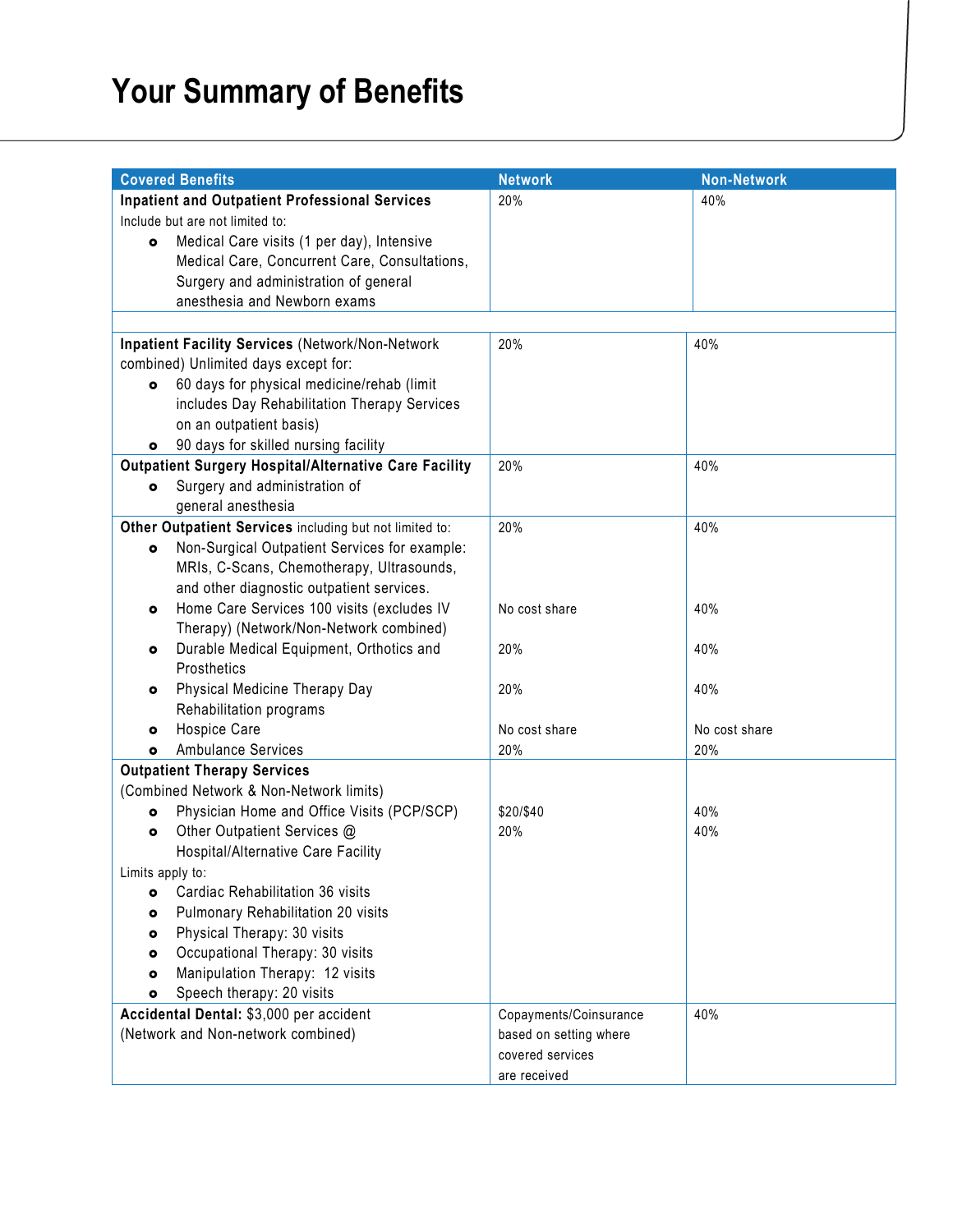## **Your Summary of Benefits**

| <b>Covered Benefits</b>                                                                                                                | <b>Network</b>                | <b>Non-Network</b>     |
|----------------------------------------------------------------------------------------------------------------------------------------|-------------------------------|------------------------|
| <b>Behavioral Health:</b>                                                                                                              |                               |                        |
| Mental Illness and Substance Abuse <sup>1</sup>                                                                                        |                               |                        |
| <b>Inpatient Facility Services</b><br>$\bullet$                                                                                        | 20%                           | 40%                    |
| Physician Home and Office Visits (PCP/SCP)<br>$\bullet$                                                                                | \$20                          | 40%                    |
| Other Outpatient Services. Outpatient Facility<br>$\bullet$<br>@ Hospital/Alternative Care Facility,<br><b>Outpatient Professional</b> | 20%                           | 40%                    |
| Human Organ and Tissue Transplants <sup>2</sup>                                                                                        | No cost share                 | 50%                    |
| Acquisition and transplant procedures,<br>$\bullet$                                                                                    |                               |                        |
| harvest and storage.                                                                                                                   |                               |                        |
| <b>Prescription Drugs - Standard Network</b>                                                                                           |                               |                        |
| Network Tier structure equals: Tier 1 Generic, Tier 2                                                                                  |                               |                        |
| Brand Formulary, Tier 3 Non Formulary, Tier 4 Specialty                                                                                |                               |                        |
| <b>Network Retail Pharmacies:</b><br>$\bullet$                                                                                         | \$10 / 20% with \$50 Max/ 40% | 50% with Minimum \$403 |
| (30-day supply)                                                                                                                        | with \$80 Max/25% with \$200  |                        |
| Includes diabetic test strip                                                                                                           | Max                           |                        |
| This plan has a required Rx Maintenance 90-day                                                                                         |                               | Not covered            |
| Retail Pharmacy requirement for select                                                                                                 |                               |                        |
| maintenance drugs (via retail or mail order.)                                                                                          |                               |                        |
| <b>Home Delivery Service:</b><br>$\bullet$                                                                                             | \$25 / 20%, with \$125 /      |                        |
| (90-day supply)                                                                                                                        | 40% with \$200 Max/25% with   |                        |
| Includes diabetic test strip                                                                                                           | \$200 Max                     |                        |
| Member may be responsible for additional cost when not                                                                                 |                               |                        |
| selecting the available generic drug.                                                                                                  |                               |                        |
| Specialty Medications are limited up to a 30-day supply and                                                                            |                               |                        |
| must be obtained thru an Exclusive Specialty Pharmacy                                                                                  |                               |                        |

All deductibles, copayments and coinsurance apply toward the out-of-pocket maximum including prescription drugs.

 Deductible(s) apply to covered medical services listed with a percentage (%) coinsurance, including 0%. However, the deductible does not apply to Emergency Room Services where a copayment & (%) coinsurance applies and may not apply to some Behavioral Health services where coinsurance applies Network and Non-network deductibles, copayments, coinsurance and out-of-pocket maximums are separate and do not accumulate toward each other.

- **o** Dependent Age: to end of the month which the child attains age 26
- Specialist copayment is applicable to all Specialists excluding General Physicians, Internist, Pediatricians, OB/GYNs and Geriatrics or any other Network Provider as allowed by the plan.

 When allergy injections are rendered with a Physicians Home and Office Visit, only the Office Visit cost share applies. When the Office Visit cost share is a % coinsurance, deductible and coinsurance apply to allergy injections

No cost share (NCS) means no deductible/copayment/coinsurance up to the maximum allowable amount. 0% means no coinsurance up

to the maximum allowable amount. However, when choosing a Non-network provider, the member is responsible for any balance due after the plan payment. PCP is a Network Provider who is a practitioner that specializes in family practice, general practice, internal medicine, pediatrics,

- obstetrics/gynecology, geriatrics or any other Network provider as allowed by the plan.
- SCP is a Network Provider, other than a Primary Care Physician, who provides services within a designated specialty area of practice.
- Certain diabetic and asthmatic supplies have no deductible/copayment/coinsurance up to the maximum allowable amount at network pharmacies except diabetic test strips.
- **o** Benefit period = Calendar Year
- Mammograms (Diagnostic) are no copayment/coinsurance in Network office and outpatient facility settings.
- Behavioral Health Services: Mental Health and Substance Abuse benefits provided in accordance with Federal Mental Health Parity.